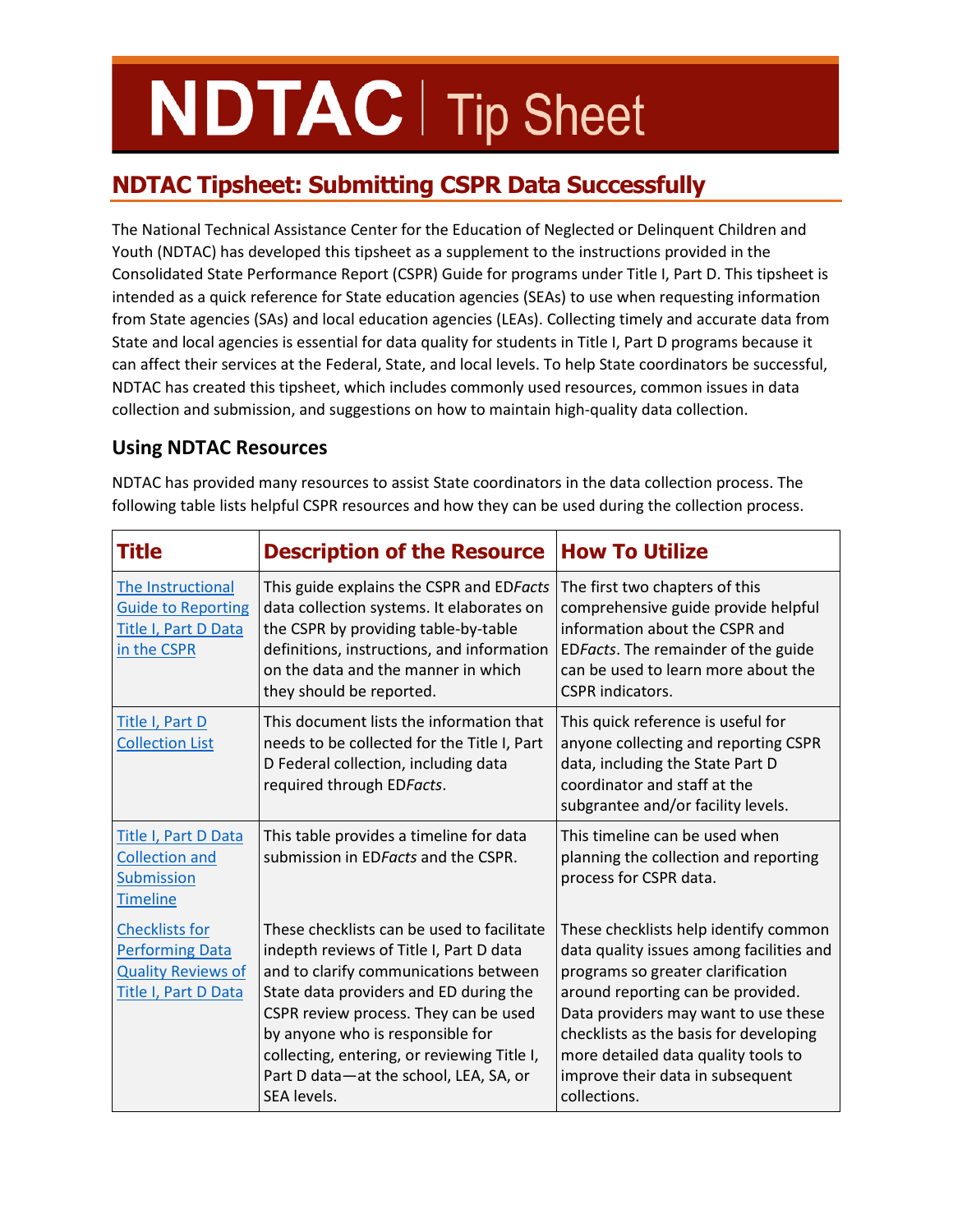| <b>Title</b>                   | <b>Description of the Resource How To Utilize</b>                                                                                                                                                                                                                                                                         |                                                                              |
|--------------------------------|---------------------------------------------------------------------------------------------------------------------------------------------------------------------------------------------------------------------------------------------------------------------------------------------------------------------------|------------------------------------------------------------------------------|
| <b>NDTAC State</b><br>Liaisons | Each State has an assigned NDTAC staff<br>member to function as a point person for the SEA can email or call their NDTAC<br>one-on-one technical assistance. This<br>staff member makes regular contact with questions.<br>the State N or D coordinator to offer<br>individualized technical assistance for<br>the State. | State coordinators and other staff at<br>State Liaison with any CSPR-related |

# **Addressing Common Data Collection Issues**

# *Facility Closures*

Data can be difficult or even impossible to collect from facilities after they close. Because CSPR data are submitted to the U.S. Department of Education 8 months after a school year is over, it is important for the State Part D coordinator to be proactive in cases of facility closure. When a State Part D coordinator becomes aware of the imminent closure of a facility, the coordinator should work closely with facility staff to collect CSPR data from the current school year.

# *Incomplete Data Collection*

Often, staff turnover or incomplete data collection systems can lead to delays in data submission. In such cases, State Part D coordinators should emphasize the importance of data collection for the purposes of program evaluation and accountability. State Part D coordinators will want to provide necessary technical assistance and training. Occasionally, a monitoring finding and corrective action may need to be put in place. Collection of CSPR data on a quarterly basis, as opposed to annually, may promote complete and timely data submission.

# *Collecting Data From All Facilities That Receive Part D Funds*

State Part D coordinators should maintain lists of their current and past subgrantees and follow up with each as needed to ensure that data are collected from all subgrantees. Because Part A and Part D, Subpart 2 neglect programs are similar in their goals and funding streams, data submission can be confusing. CSPR data should be submitted by facilities that receive Part D funds. If an LEA receives only Part A funds, data on their students should not be included in section 2.4 of the CSPR.

# *Coordinate With ED***Facts** *Staff*

The majority of Part D CSPR data is entered via the ED*Facts* collection system. During CSPR deadlines, ED*Facts* staff are responsible for the submission of data for several Federal programs. Early coordination and planning with ED*Facts* staff at the SEA regarding data format and deadlines can be the key to successful data submission.

# **Addressing Common Data Concerns**

# *Incomplete Demographic Data*

Some facilities have difficulty collecting demographic data from all students, specifically race/ethnicity data. Race/ethnicity data should be provided for all students. In cases where students do not self-report their own race/ethnicity, observer identification should be used to identify the students' race and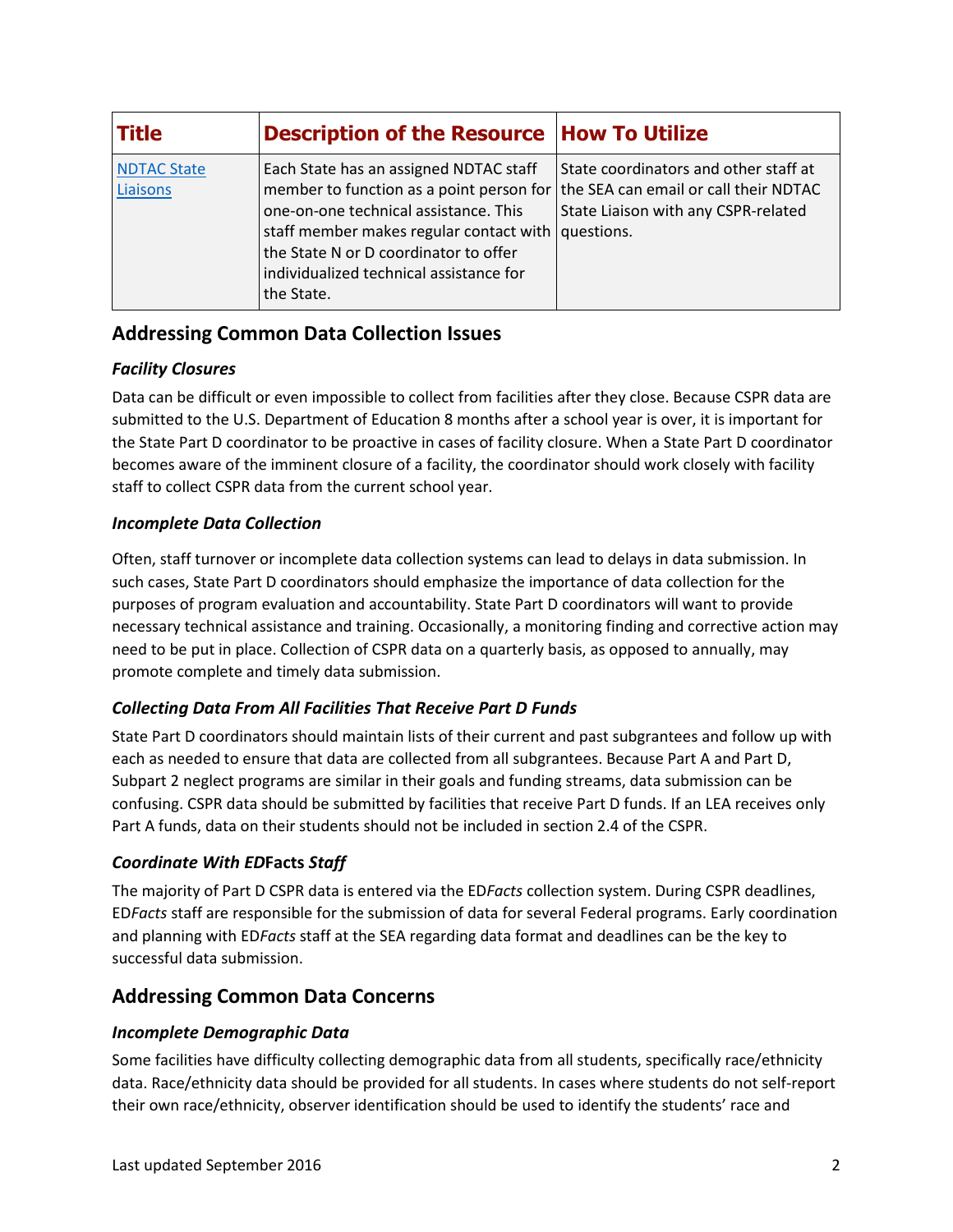ethnicity. More information on the collection of race/ethnicity data can be found at NDTAC's [Reporting](http://www.neglected-delinquent.org/sites/default/files/NDTAC_ReportingTool_RED.pdf) Tool for [Collecting and Reporting Racial Ethnic Data in Seven Categories.](http://www.neglected-delinquent.org/sites/default/files/NDTAC_ReportingTool_RED.pdf)

#### *Inconsistency Around Transition Data*

The following table shows different situations regarding the laws and policies for transition services that facilities provide and appropriate responses in the CSPR.

| <b>Situation</b>                                                                      | 2.4.x.3.1                                                                                                                                                   | 2.4.x.3.2                                                                                                                                             |  |
|---------------------------------------------------------------------------------------|-------------------------------------------------------------------------------------------------------------------------------------------------------------|-------------------------------------------------------------------------------------------------------------------------------------------------------|--|
| All my facilities are legally<br>able to track data after exit.                       | Mark "yes" to question in<br>2.4.x.3.1.                                                                                                                     | Provide data for "after-exit" outcomes. If<br>data are not available, provide a<br>comment explaining why data were not<br>submitted.                 |  |
| Some but not all of my<br>facilities are legally able to<br>track data after exit.    | Mark "yes" to question in<br>2.4.x.3.1 and provide a<br>comment in that table that<br>some but not all are legally<br>able to collect data after exit.      | Provide data for "after-exit" outcomes. If<br>data are not available, provide a<br>comment explaining why data were not<br>submitted.                 |  |
| None of the facilities in my<br>State are legally able to<br>collect data after exit. | Mark "no" to question<br>2.4.x.3.1 and provide a<br>comment in that table that<br>none of the facilities are<br>legally able to collect data<br>after exit. | Do not provide data for "after-exit"<br>outcomes. If data are available, provide a<br>comment explaining the inconsistency<br>between the two tables. |  |

# *Students Enrolling in Local School Districts*

Students enrolling in their local district schools is the single outcome counted only 90 days after exit and not in-facility. This change occurred in the CSPR collection system for the SY 2013–14 collection and may still lead to potential issues during the data collection process. If a student intends to enter his or her local school district after exiting a facility, and that facility does not have the ability to track the student after exit, the student should still be included in the count for the facility. If the facility the student is in has done all it can—everything has been put in place for a student to enroll in the local school district after exiting the facility—this student should be included in the count for the facility.

#### *One-Time Outcomes vs. Multiple Outcomes*

The academic and vocational outcomes for all Title I, Part D students are divided into three categories: only after exit–outcomes, one-time outcomes, and multiple outcomes. The following table outlines the differences among the three categories.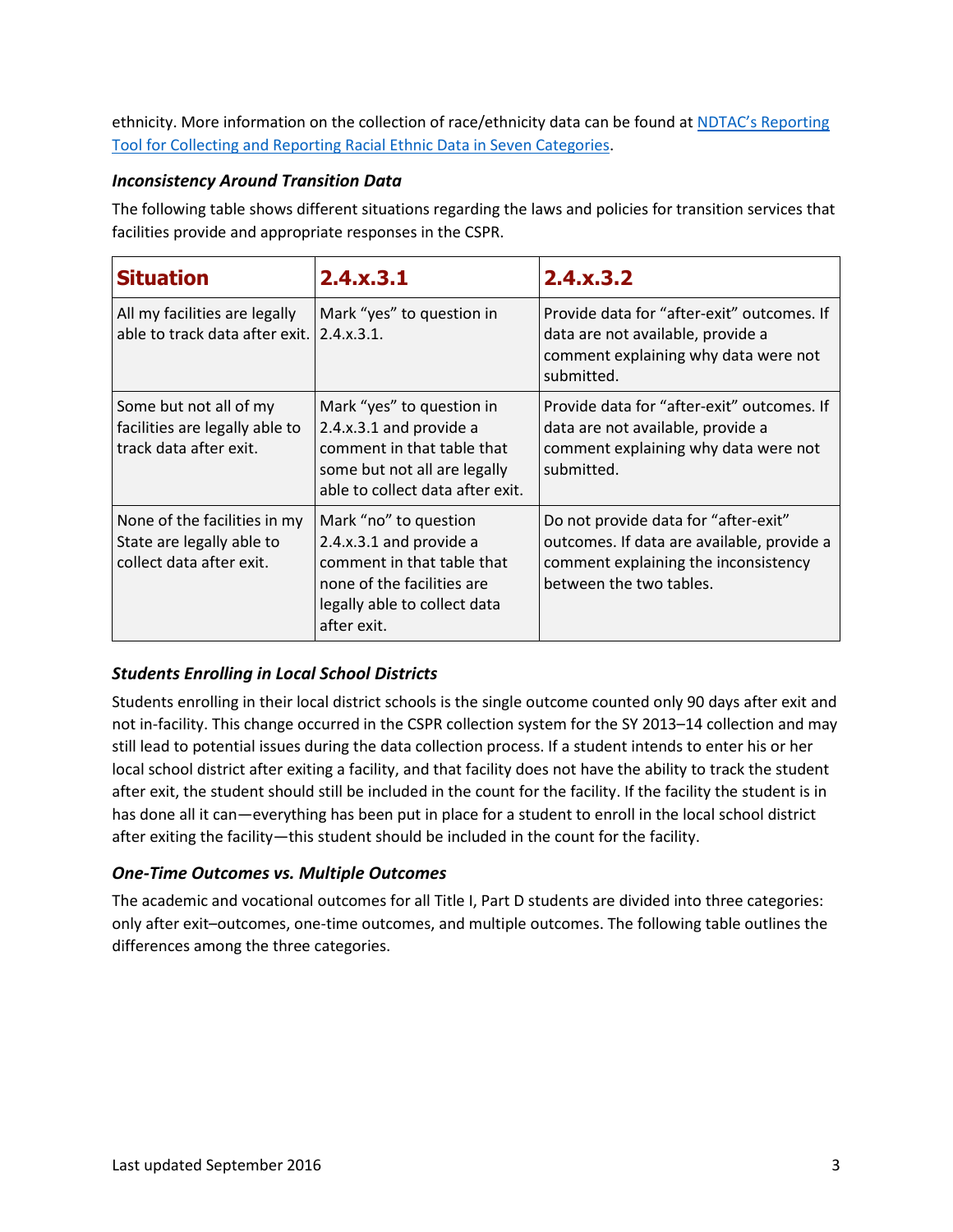| Academic/<br>Vocational<br><b>Outcomes</b>          | <b>Only After-Exit</b><br><b>Outcomes</b>                                                                                                                                    | <b>One-Time</b><br><b>Outcomes</b>                                                                                                                                                                                          | <b>Multiple Outcomes</b>                                                                                                                                                                                 |
|-----------------------------------------------------|------------------------------------------------------------------------------------------------------------------------------------------------------------------------------|-----------------------------------------------------------------------------------------------------------------------------------------------------------------------------------------------------------------------------|----------------------------------------------------------------------------------------------------------------------------------------------------------------------------------------------------------|
| <b>Description of</b><br>category                   | Outcomes that happen<br>only after a student exits a<br>facility                                                                                                             | <b>Outcomes that students</b><br>can achieve only once in<br>their lives                                                                                                                                                    | Outcomes that students can achieve<br>during each time period (e.g., in<br>facility and/or 90 days after exit)                                                                                           |
| <b>Tips for entering</b><br>data                    | Provide the unduplicated<br>number of students who<br>enrolled, or who planned<br>to enroll, in their local<br>district schools within 90<br>calendar days after<br>exiting. | Students should be<br>reported once, and only in<br>the timeframe during<br>which the outcome was<br>achieved (e.g., in facility or<br>90 days after exit). In this<br>section, do not report a<br>student in both columns. | Provide an unduplicated count within<br>each time period; however, students<br>may be counted once in each column<br>separately, depending on when the<br>outcome was achieved.                          |
| Academic/<br>vocational<br>outcomes in<br>2.4.x.3.2 | • Enrolled in their local<br>district schools                                                                                                                                | $\bullet$ Earned a GED<br>• Obtained a high school<br>diploma                                                                                                                                                               | • Earned high school course credits<br>• Enrolled in a GED program<br>• Accepted or enrolled in<br>postsecondary education<br>• Enrolled in job training courses or<br>programs<br>• Obtained employment |

#### *Pre-Posttesting of Long-Term Students*

The CSPR collects pre-post testing results in reading and mathematics for all long-term students. Longterm students are those who have been enrolled in a program/facility for 90 or more consecutive calendar days. Unfortunately, some of the tests developed to capture academic progress require a shorter window of time between pre- and posttest. In situations where a student was pre- and posttested but did not stay 90 days or longer, reading and mathematics pre-posttest results should not be included in the CSPR. In situations where the pre-posttest data capture only the early academic progress of long-term students, the data should still be submitted in the CSPR. If long-term students have taken more than one posttest, report only the results of the most recent test. To more accurately capture the academic progress of long-term students, subgrantees may want to administer a different pre-posttest. For more information on selecting pre-posttests, see [NDTAC's Tipsheet: Selecting](http://www.neglected-delinquent.org/resource/ndtac-tip-sheet-selecting-appropriate-pre-posttests)  [Appropriate Pre-Posttests.](http://www.neglected-delinquent.org/resource/ndtac-tip-sheet-selecting-appropriate-pre-posttests)

#### *Reporting Students With Multiple Enrollments or Unique Situations*

Occasionally there are unique situations with students enrolled in Title I, Part D programs—enrollments sometimes span school years, students experience multiple enrollments within the same year, or a student's residential status changes. Accurately reporting academic and vocational outcomes and academic progress for students in unique situations can be challenging. For detailed information on how to report data accurately in these unique situations, please revie[w Appendix E of The Instructional Guide](http://www.neglected-delinquent.org/resource/instructional-guide-reporting-title-i-part-d-data-cspr-sy-2015%E2%80%9316)  [to Reporting Title I, Part D Data in the CSPR.](http://www.neglected-delinquent.org/resource/instructional-guide-reporting-title-i-part-d-data-cspr-sy-2015%E2%80%9316)